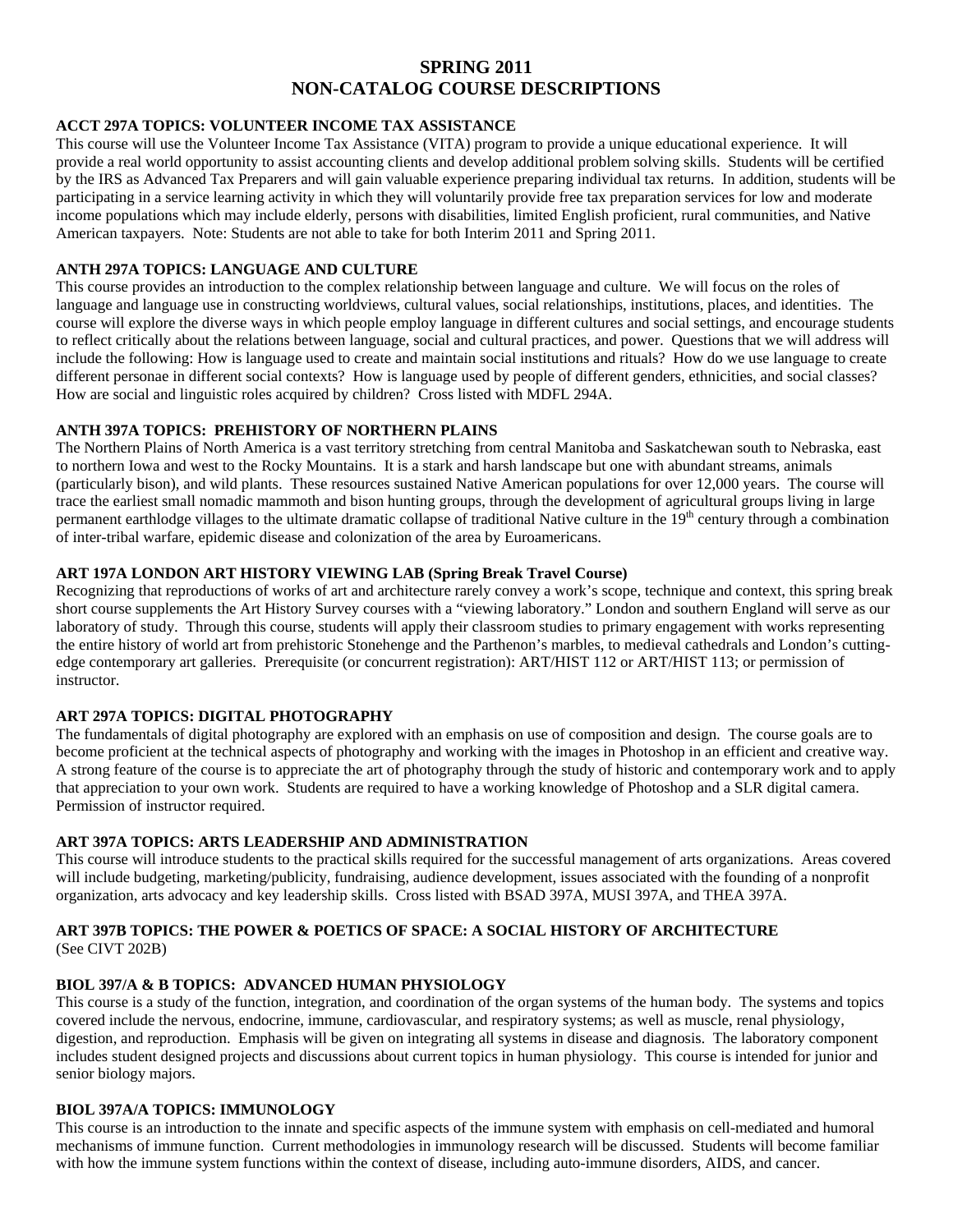#### **BIOL 397C/A TOPICS: EVOLUTION**

Evolution is one of the central, unifying theories of biological science. This course is designed to provide Augustana students with an understanding of the core principles of modern evolutionary biology. Lecture and laboratory activities will together establish the logic that underlies evolutionary theory, then focus on key historical and modern research studies to explain and illustrate these theories, and establish links to other areas in the life sciences. We will examine major events in the history of life on Earth, and the mechanisms of evolutionary change: mutation, recombination, natural selection, genetic drift, and stochastic events. Each class period will include lecture and group activities, while labs will integrate scientific investigations with the discussion of journal articles from the primary literature. Pre-requisites: BIOL 233 and BIOL 234

#### **BSAD 375/575A SPORTS STATISTICS**

This course is designed to provide an introduction to the use of statistics in sports management. Students will develop a fundamental understanding of probability theory and predictive modeling through linear regression and other techniques. The course will have a strong focus on data collection and analysis to provide insight on the performance of both athletes in the field and the sports professional or amateur sports organization.

#### **BSAD 397 TOPICS: ARTS LEADERSHIP AND ADMINISTRATION** (See ART 397A)

#### **CHEM 102A TOPICS: TRUSTEE'S FELLOWSHIP IN CHEMISTRY**

This course is limited to those freshman chemistry majors who are distinguished scholars. It will acquaint the student with career options, with chemical instrumentation and lab assisting. Students will be allowed to serve as junior lab assistants second semester under the direction of a senior lab assistant and the professor. Students may learn FT-IR, FT-NMR, GC-MS or other instrumentation. This will prepare them for doing research right after their freshman year.

#### **CIVT 202A PERTINENCE: IMMERSION INTO AUTISM**

Autism is a neurodevelopmental disorder that affects 1 in 98 individuals. Given this level of prevelance, it is highly probably that most individuals will have a personal encounter with autism through a friend, neighbor, co-worker, or family member. Bonhoeffer's concept of pertinence (thought and action responding to situations in the real world) will be used to guide the study of autism in this course. Class participants will explore current theories, diagnostic processes, and intervention strategies associated with autism spectrum disorders. Class participants will complete a lab component which will include spending several hours each week in the home of a family living with autism to experience the culture of autism from theoretical, philosophical, and service learning perspectives.

#### **CIVT 202B TOPICS: THE POWER & POETICS OF SPACE: A SOCIAL HISTORY OF ARCHITECTURE**

Architecture is the art of social space. The study of buildings and monuments reveals not only a culture's technological development but also its desires and fears. This course will examine key examples of architecture from around the world and throughout history in order to understand not only technologies of building practices but also how such examples reveal cultural meaning and shape social behavior. Emphasis will be placed on understanding how architecture's social power can impact pressing contemporary issues, such as the current financial and environmental crises.Cross listed with ART 397B.

### **CIVT 203A JUSTICE: UNDERSTANDING AND APPRECIATING DIFFERENCE**

The primary focus of this course is to instill and nurture cultural humility and enhance cultural awareness through interactive classroom and interpersonal service-learning community experiences. Students will explore varied aspects of culture, including race, religion, ethnicity, gender and socioeconomic factors, through the experience of the contemporary Lakota Indian. In examining Lakota culture from pre-European contact to the present, with a central focus on post-Wounded Knee Lakota society, students will grapple with concepts including ethnocentrism, sovereignty, and social justice as they relate to the Lakota people. Cross listed with NPST 297A. NPST 297A may be applied to A3.6.

#### **CIVT 203B JUSTICE: VIOLENCE AND THE SACRED**

In a post-9/11 climate in which it is suddenly unthinkable to speak about religious and sectarian violence as acts of justice, how do we understand the West's Judeo-Christian heritage, in which biblical violence is commonplace? How do we come to understand the connection between violence and the sacred – or, rather, violence and the justness of one's deity? In this Civitas course, we will read from several philosophers who consider the historical meaning and value of violence in relation to religious culture. We will then investigate several works of literature and film in which violence and its sacred underpinnings are inseparable. All the while, we will question the justice and injustice of such violence.

#### **CLAS 297A ROMAN LITERATURE**

This course will be a survey of Roman texts (in English translation) from the  $3<sup>rd</sup>$  century BC to the  $2<sup>nd</sup>$  century AD, including works by authors, such as Plautus, Cicero, Virgil, and Ovid. Through these primary texts, we will examine how the Romans saw themselves in war, politics, religion, family, and love.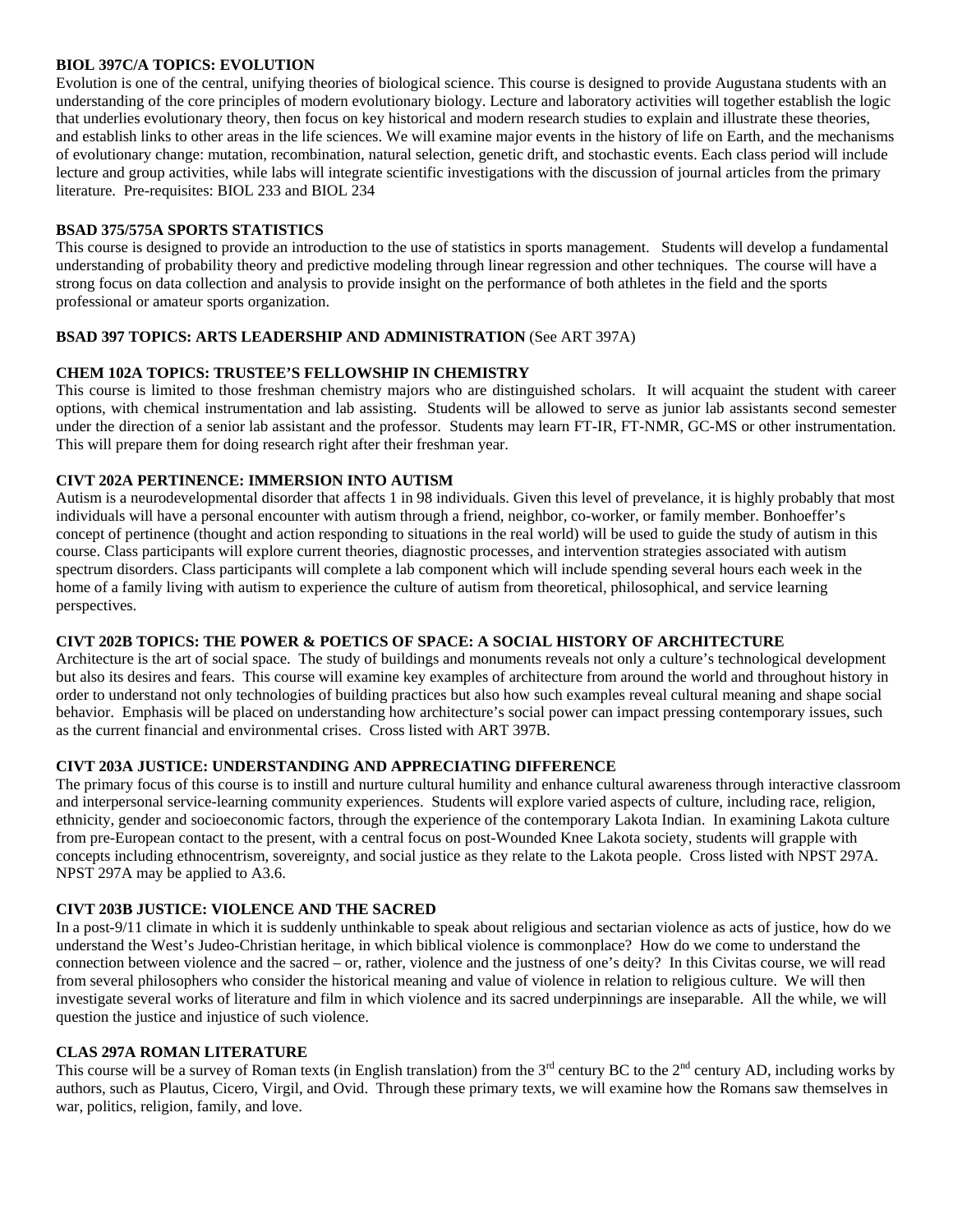### **CLAS 297A/A TRACING ROOTS OF WESTERN CIVILIZATION (Spring Break Travel Course)**

The aim of this course is to bring students into direct contact with a major strain of their intellectual and cultural heritage by travel to Greece and Italy and by visiting sites of historical significance for the development of Western Culture. This course will provide a broad survey of the history of Greek and Roman culture, with a focus on the Golden Age of Athens and on the development of Roman culture. Coursework will involve preparing site reports; rudimentaty instruction in Modern and Ancient Greek, Latin, and Italian; Visits to archaeological sites and museums; And intensive journaling. Cross listed with PHIL 297A/A.

### **COSC 297A iPHONE PROGRAMMING**

The Apple mobile devices such as the iPhone and the iPad have been taking the industry by storm. Not only are they useful devices with much built-in functionalities, we can actually develop web applications and native applications for any iPhone OS device which includes the iPhone, the iPod touch, and the iPad. This course is an introductory course on iPhone OS program development. It will cover a) how to write native applications for the iPhone and the iPod Touch; b) how to install the iPhone SDK, which includes the Xcode IDE, on a Mac; c) how to build and test your applications on your own iPhone or iPod Touch; and d) how to submit your applications to the Apple's App Store and sell them. Prerequisite: COSC 211

# **COSC 327A ADVANCED DATA STRUCTURES**

The fundamentals of data structures will be studied from an object-oriented perspective. Data structures discussed include linked lists, stacks, queues, trees, sets, maps, hash tables, heaps, and graphs. Concepts such as generic types, iterators, file compression, and dynamic programming will also be addressed. Prerequisite: COSC 260

# **ECON 397A TOPICS: ECONOMETRICS**

The ordinary least squares regression method and the assumptions underlying it are developed. Inference in both simple and multiple regression models is discussed, as are dummy variables, model structure, and functional form. Methods designed to detect and correct for the violations of the standard assumptions are examined. The effects of individual observations and of correlation among independent variables are also discussed. Additional topics include simultaneous equations, time series models, and limited dependent variable models. Prerequisites: ECON 120, 121 and either ECON/BSAD/PSYC 270 or MATH 315.

# **EDHH 329A WORKING WITH FAMILIES, PROFESSIONALS AND DEAF PLUS STUDENTS**

Students will study methods for providing services to Deaf and Hard of Hearing students and their families using itinerant teaching and consultation models. Students will explore various related services and support services that can be provided to families and Deaf and Hard of Hearing students who utilize various modes of communication and differ in academic ability. Topics include: IEP, transition planning, and program content for Deaf and Hard of Hearing students who have additional disabilities (Deaf Plus students). Students will also develop skills in adapting curriculum and lessons for Deaf Plus students and strategies for enhancing parental involvement and mutual decision-making, addressing cultural diversity, self-determination, and advocacy skills for students and family members.

#### **EDUC 397A TOPICS: METHODS FOR ENL**

This methodology course develops the central concepts, tools of inquiry, and structure of teaching English to students with limited English proficiency. The course will focus on approaches and techniques to teach English as a second language including the exploration of theoretical bases, approaches, and techniques of second language pedagogy at both the elementary and secondary level. The course will emphasize theory, practical methods, assessment as well as materials design and development for teaching English as a second language.

#### **ENGL 310A SEMINAR IN LATER BRITISH LITERATURE: GREAT BRITAIN AND THE GREAT WAR** (See HIST 397C)

# **EXSC 397A TOPICS: ADVANCED TOPICS IN PERFORMANCE ENHANCEMENT**

This course will address more advanced methods of increasing athletic performance. The class takes a hands-on approach to learning speed development, agility, improvement, functional strength, complex training and other methods. Techniques, implementation, and safety topics will be included. Various speakers as well as offsite visits will be used to expose the class to the most current training available. Cross listed with PE 397A.

#### **GENL 125A IRELAND: FROM THE ACT OF UNION TO THE EUROPEAN UNION**

This course is designed to contribute both an experiential and academic supplement to your education at Augustana College. The academic "hook" to this international experience will center on the colonial and post-colonial nature of the Irish conflict as well as possible strategies for future reconciliation. Special focus will be given to the last 200 years of Irish history, beginning with the Act of Union in 1800 and running up to the present where Ireland is an independent nation and full member of the European Union. We have three modest objectives for this course. First, it is our hope that this course will help you grasp the political, economic, cultural and religious complexities of the Irish conflict as they relate to its colonial history and post-colonial consequences. Second, we hope that this course gives you the opportunity to explore the process of conflict resolution and reflect on the difficulties that arise in bringing peace to post-colonial conflicts. Lastly, we hope to encourage you to draw comparisons between the Irish conflict and other conflicts throughout the world. Enrollment in this course is by invitation only.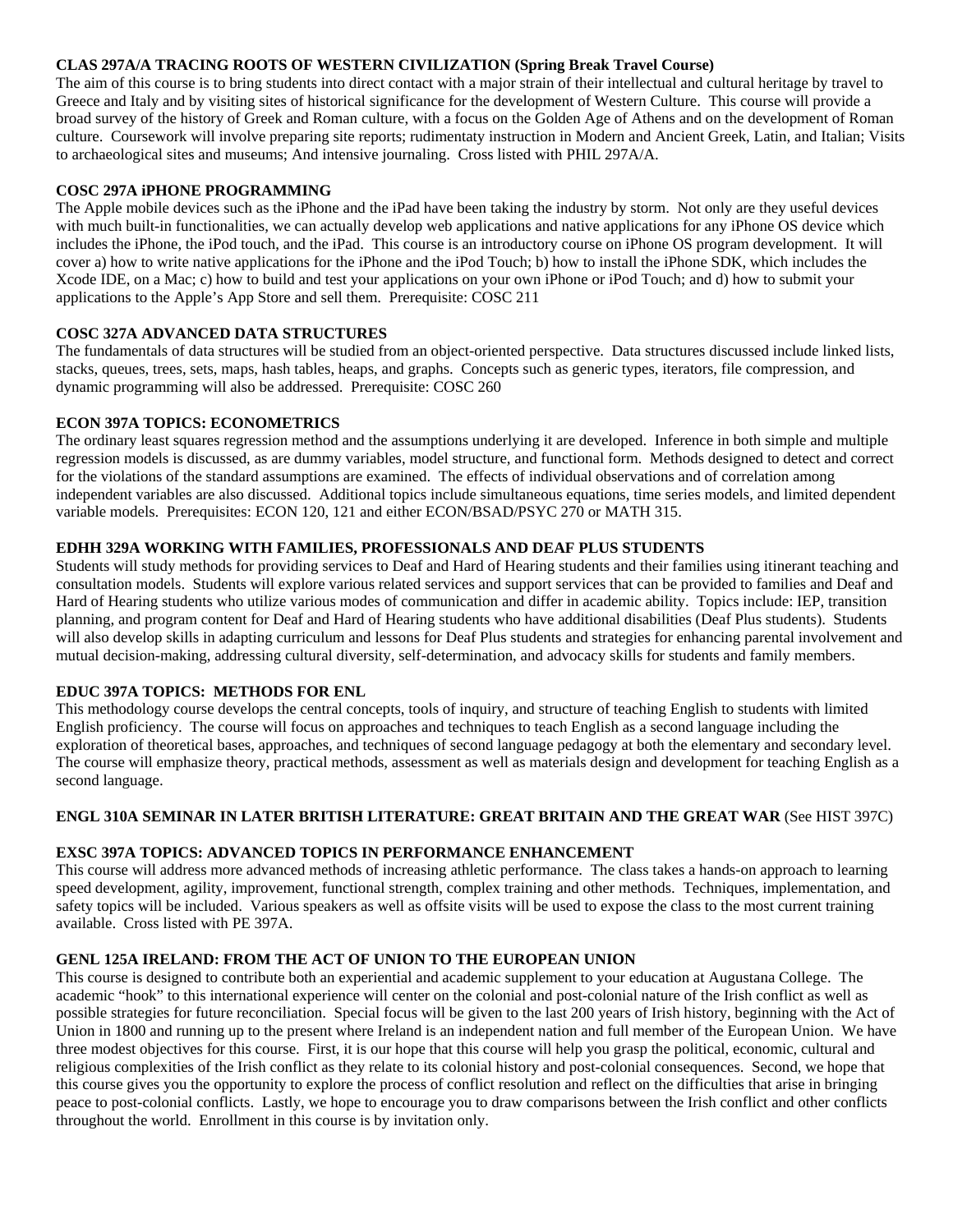#### **GENL 297A STRATFORD, OXFORD, LONDON: THE LITERARY LANDSCAPES (Spring Break Travel Course)**

The nature of this course will be to investigate the literary landscapes of England, beginning with an emphasis on William Shakespeare and continuing with British literature of the 20th century. We will travel first to Stratford-upon-Avon in order to see Shakespeare's birthplace and explore the Shakespeare Library. Reading Shakespeare and viewing plays in Stratford will lay the groundwork to begin to view modern British literature through the perspective of how England's, and the world's, greatest writer has influenced both the culture and the literature. In Oxford, we will visit as many colleges as possible and then tour the Bodleian Library. Here we will begin to study the Oxford Movement, C.S. Lewis, and J.R.R. Tolkien's place in England's literary landscape. From Oxford, we make our way to London where we will study modern British literature; by scrutinizing how the city has changed since World War II, and reading writers such as Augustana's own Patrick Hicks and his collection of poetry This London, we will begin to see how Britain's literature reflects the culture and history, and how the culture and history reveal themselves through the literature. This course aims to unveil how Britain's great writers, Shakespeare, John Donne, and Wilfred Owen, have influenced the life, culture, and writing of today; to articulate how the past literary giants illuminate our concept of British literature and how their writing still lives and breathes throughout not only the United Kingdom but also throughout the entire world. By traveling to Stratford, Oxford, and London, students will perceive and begin to explain in detail how being a part of the United Kingdom affects the English national consciousness and notion of independence, and how the growth and subsequent fall of British imperialism has led to Britain's distinct understanding of national identity. Perhaps as important, students will grasp what it means to be an independent traveler, not a tourist, how to be a life-long student, and how to observe and participate in another culture's lifestyle instead of imposing on it. The course will meet during second semester on Wednesday nights prior to our departure in order to discuss reading materials and prepare for our travels, and after our return in order to better comprehend our experiences abroad.

#### **GENL 297B SHAKESPEARE DISCOVERS BERMUDA: THE TEMPEST AND FANTASIES OF THE NEW WORLD (Spring Break Travel Course)**

In 1609, an English fleet belonging to the Virginia Company was sent out to reinforce the Jamestown colony, but got caught in a hurricane. Two vessels made it to the colony, others were lost, but two others ran aground on an uninhabited island in modern-day Bermuda. Sometime in 1610, England's greatest playwright, William Shakespeare, received a first-hand account of this shipwreck and the heroic discovery and colonization of Bermuda. This account inspired the primary plot of what most scholars believe to be Shakespeare's last authored play, *The Tempest.* This course will examine how Shakespeare and his contemporaries used first-hand historical documents to elicit fantasies of the "New World" for their reading and playgoing audiences, while simultaneously introducing students to postcolonial literature and critical theory.

# **GENL 297C GUYANA: POVERTY, DEVELOPMENT, AND HOPE (Spring Break Travel Course)**

Do we have any responsibility to impoverished persons throughout the world? And is there really anything we can do to help them anyway? This course will address these questions through an exploration of the meanings of poverty and development and the study of Guyana as an example of a developing country. Guyana is the only English-speaking country in South America and is also the poorest country on the continent. This course will consist of both an academic investigation of these topics and a firsthand look at some of the challenges to and successes of development through a weeklong study-trip to Guyana.

# **GEOG 220A TOPICS: PHYSICAL GEOGRAPHY & EARTH/SPACE SCIENCE**

Everyone should participate in the pleasure of knowing how their universe fits together and functions! The goal of physical geography is to explain the structure of the spheres of the Earth (atmosphere, biosphere, hydrosphere, and lithosphere) and how we interact with it. This course introduces you to the composition of the cosmos and its scale of space and time, the principles on which the universe appears to operate, what causes earthquakes, volcanoes, and floods, and how these events and others shape the surface of your planet. Through problem-centered integrated inquiry activities, this course addresses the questions "How do we know what we know?" and "How do we test our beliefs?" therefore experiencing the process of science as described in both the National Science Education Standards and Project 2061.

#### **GOVT 397A GOVERNMENT AND ECONOMIC POLICYMAKING**

Throughout recorded history, governments worldwide have influenced economic outcomes via taxation, regulation, monetary policy, and even outright ownership of production assets. Find out in this advanced course which types of policies promoted economic growth, which stymied development, which were simply a waste of time and money, and why governments cannot simply mandate positive economic outcomes.

#### **HIST 397A TOPICS: RELIGION IN AMERICAN HISTORY AND CULTURE**

Religion has been one of the most persistent and influential cultural influences in American history. This course will explore the dizzying diversity and complexity of religion in American history and culture, from the  $17<sup>th</sup>$  century to the present day. We will explore religion both in theory and in practice, through a broad range of materials including primary sources, scholarly articles/essays, fiction, and memoir.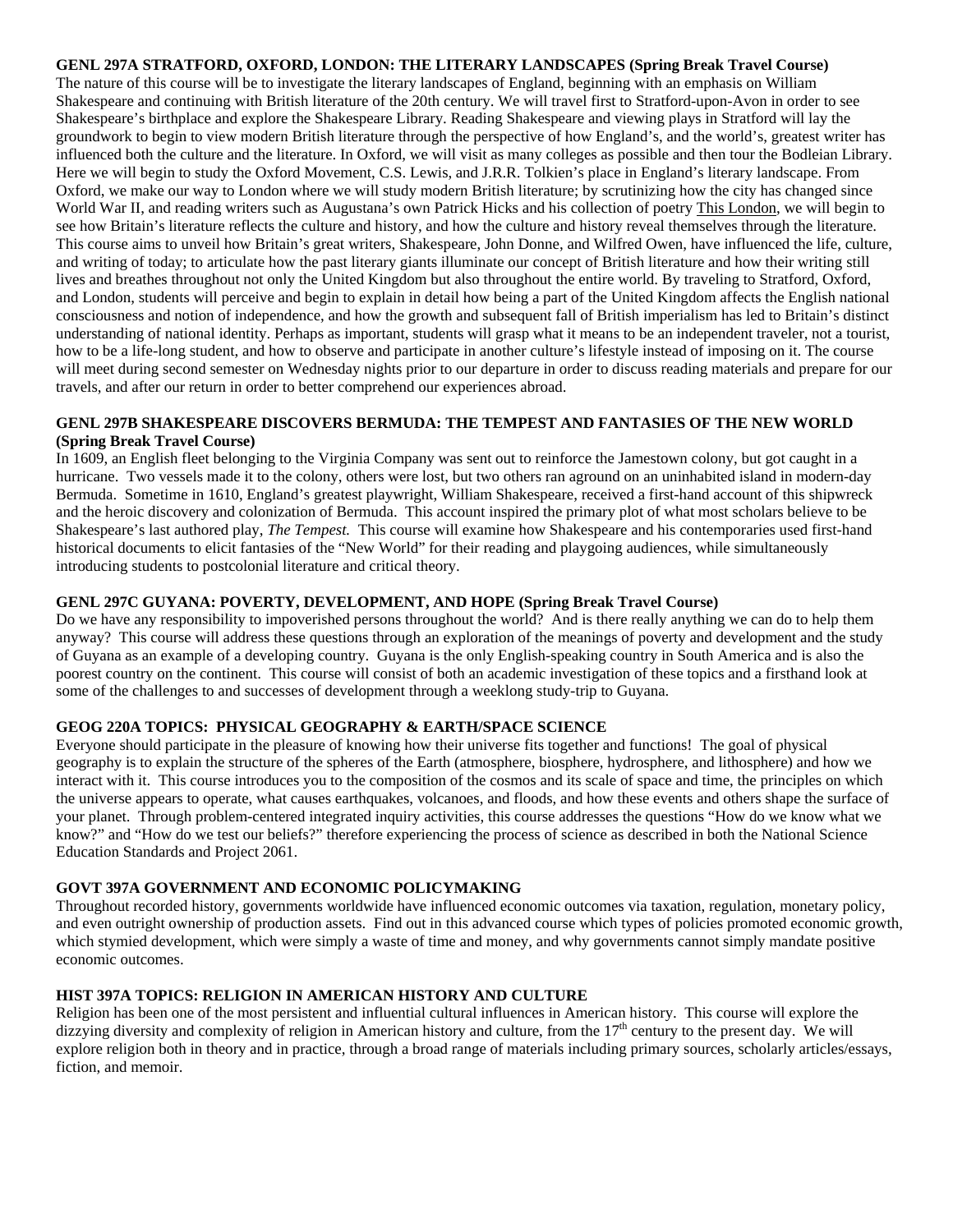### **HIST 397B TOPICS: HISTORY AND CULTURE OF MEXICO FROM AZTECS TO ZETAS**

For students in the U.S., Mexico might be the best known and paradoxically the least understood foreign country. Over this semester, you will learn the major events, people, and cultural trends that have shaped the Mexican people of today. Our course will start with precolombian indigenous cultures (Aztecs of the title) and end with the current drug war (the Zetas cartel). We will emphasize four main themes: the cultural weight of Catholicism, the complicated role of indigenous peoples in the nation-state, the epic struggle to govern a vast country, and Mexico's love/hate relationship with the United States.

# **HIST 397C TOPICS: GREAT BRITAIN AND THE GREAT WAR**

World War I, known as the Great War in Britain, teaches us how dramatically the world had changed by the beginning of the twentieth century, as well as how the arrogance of the few would require the ultimate sacrifice of the many. By weaving British literature, art, and film into the narrative of the history of World War I, this course not only discusses the unique nature of the Great War but also points to the common societal trauma that all wars bring. Cross listed with ENGL 310A.

#### **INTR 200A FINGERSPELLING**

This course concentrates on developing students' expressive and receptive fluency in fingerspelling, numbering systems, lexicalized signs and acronyms that are used throughout American Sign Language. Receptive skills will consist of focusing on the whole-word, phrase recognition and recognizing fingerspelled words in context. Expressive skills will focus on the development of proper production, speed, clarity, and fluency. This course will teach you to recognize words or word groups by their configuration, context, or closure. This course will also incorporate the use of idioms and students will learn how to interpret or translate these expressions into ASL and English. In addition, this course will also enhance the students' knowledge of classifiers by moving from a mental model of the image to a three-dimensional image. Prerequisites: EDHH 226; Pre or Corequisite: EDHH 227.

# **INTR 397A TOPICS: ASL LITERATURE**

ASL literature encompasses traditional deaf folklore, storytelling, poetry, percussion signing, comedy, drama, and narratives. This course will study the various forms found within the genre. Students will analyze these works through their social and cultural contexts and produce their own. Historical background, story content, analysis of grammatical features and discourse analysis will be emphasized.

# **MATH 297A TOPICS: CREATING MATH ACTIVITIES FOR THE K12 CLASSROOM**

MATH 297 is a one-credit course for pre-service teachers (any level K12). We will spend the first few weeks learning about mathematically rich and challenging problems, as well as about Native American culture. Students will work in small groups to develop a classroom activity which engages K12 students in working on problems requiring creative thought and problem-solving skills, and which is designed with the Native American student in mind. Students will test their activities in at least two classrooms in the Sioux Falls area. After the initial classroom visit, students will have the opportunity to discuss results, make improvements, and conduct a second classroom visit. (Note: Students in the course who wish to focus their activity on an under-represented minority other than Native Americans should discuss the possibility with the instructor before registering for the course). Prerequisite: Acceptance to Teacher Education Program.

# **MDFL 194A & B TOPICS IN MDFL: POLITICS IN A DIVERSE WORLD A3.6** (See GOVT 120)

# **MDFL 294A TOPICS IN MDFL: LANGUAGE AND CULTURE** (See ANTH 297A)

# **MDFL 286A SPANISH FOR HEALTH CARE PROFESSIONALS**

This is an intermediate-level Spanish course that focuses on the acquisition of the Spanish terminology and grammar necessary for health professionals to communicate effectively with their Hispanic patients. As in any intermediate language class, Spanish will be our sole means of communication, and students will be expected to speak Spanish. We will use our textbook and various websites to acquire the necessary Spanish medical terminology to effectively communicate with our Hispanic population. Common diseases will be discussed and studied in detail using a national Spanish website. Besides the vocabulary and grammar needed, we will explore the cultural differences that sometimes interfere with communication. Prerequisites: MDFL 181

#### **MDFL 297A/A TOPICS IN GERMAN: THE GERMAN DEMOCRATIC REPUBLIC (Spring Break Travel Course)**

This trip to Potsdam, Germany is an on-site examination of three major aspects of the German Democratic Republic. Students will participate in study focusing on a) East German ideological foundations and political structure, b) the political and social reality of the GDR, and c) the factors resulting in the fall of the Berlin Wall. Prerequisites: MDFL 230 or permission of instructor.

#### **MDFL 387A SPANISH SEMINAR: INTRODUCTION TO THE ANALYSIS OF HISPANIC LITERATURE**

This seminar will serve as an introduction to the study and analysis of Hispanic literature. Students will be introduced to methods, tools, and terminology necessary to be effective and active readers of Hispanic literature. We will explore three major genres of literature: narrative, drama and poetry by a variety of Hispanic authors from different literary movements and regions. Conducted in Spanish. Prerequisite: MDFL 281 or permission of instructor. Fulfills literature requirement in Spanish.